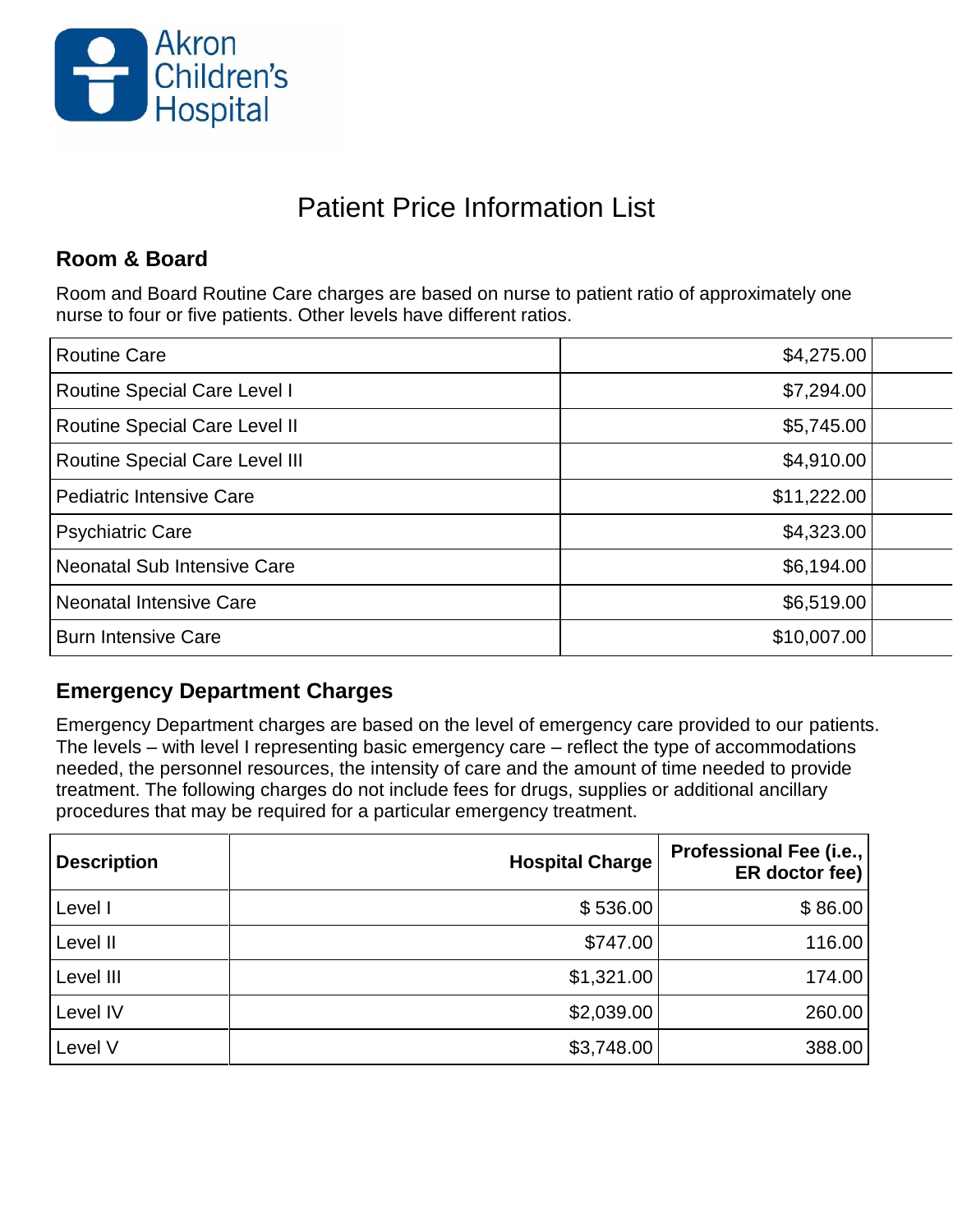## **Surgical Services and Operating Room Charges**

Charges for surgical services are based on levels which include setup time, resources used, major equipment usage, and minor supplies such as gauze, tape, ear tubes, sponges etc. In addition, there is a charge for the operating room in 15 minute increments. Additional charges may be applied for pre-operative assessments. Post-operative recovery time may consist of more than one phase and is charged for the first 30 minutes and each additional 15 minutes.

Operating Room charges do not include professional fees for the surgeons or anesthesiologists. Questions concerning charges and billing for anesthesia can be addressed to Compudata Inc., 1-800- 321-8145 or by mail; Compudata Inc, P.O. Box 232, Ravenna Ohio 44266.

| <b>Description</b>                    | <b>Incremental Charge</b> |
|---------------------------------------|---------------------------|
| Surgery Level I - each 15 minutes     | \$781.00                  |
| Surgery Level II -- each 15 minutes   | \$872.00                  |
| Surgery Level III -- each 15 minutes  | \$2125.00                 |
| Surgery Level IV -- each 15 minutes   | \$3604.00                 |
| Surgery Level V -- each 15 minutes    | \$7133.00                 |
| Recovery Room - first 30 minutes      | \$631.00                  |
| Recovery Room - additional 15 minutes | \$173.00                  |
| Surgery Nursing - each 15 minutes     | \$823.00                  |

#### **Physical Therapy Charges**

The following charges reflect the most common services offered by our Physical Therapy Department. Patients may have additional charges, depending on the services performed. For additional questions regarding charges please contact 330-543-8257.

| <b>Description</b>                        | <b>Hospital Charge</b> |
|-------------------------------------------|------------------------|
| General Evaluations (limited to extended) | $$343.00 - $860.00$    |
| Therapeutic Exercise (per 15 minutes)     | \$167.00               |

#### **Sports Rehab Therapy Charges**

The following charges reflect the most common services offered by our Sports Rehab Department. Patients may have additional charges, depending on the services performed. For additional questions regarding charges please contact 330-543-2110.

| <b>Description</b>                        | <b>Hospital Charge</b> |
|-------------------------------------------|------------------------|
| General Evaluations (limited to extended) | $$343.00 - $860.00$    |
| Therapeutic Exercise (per 15 minutes)     | \$130.00               |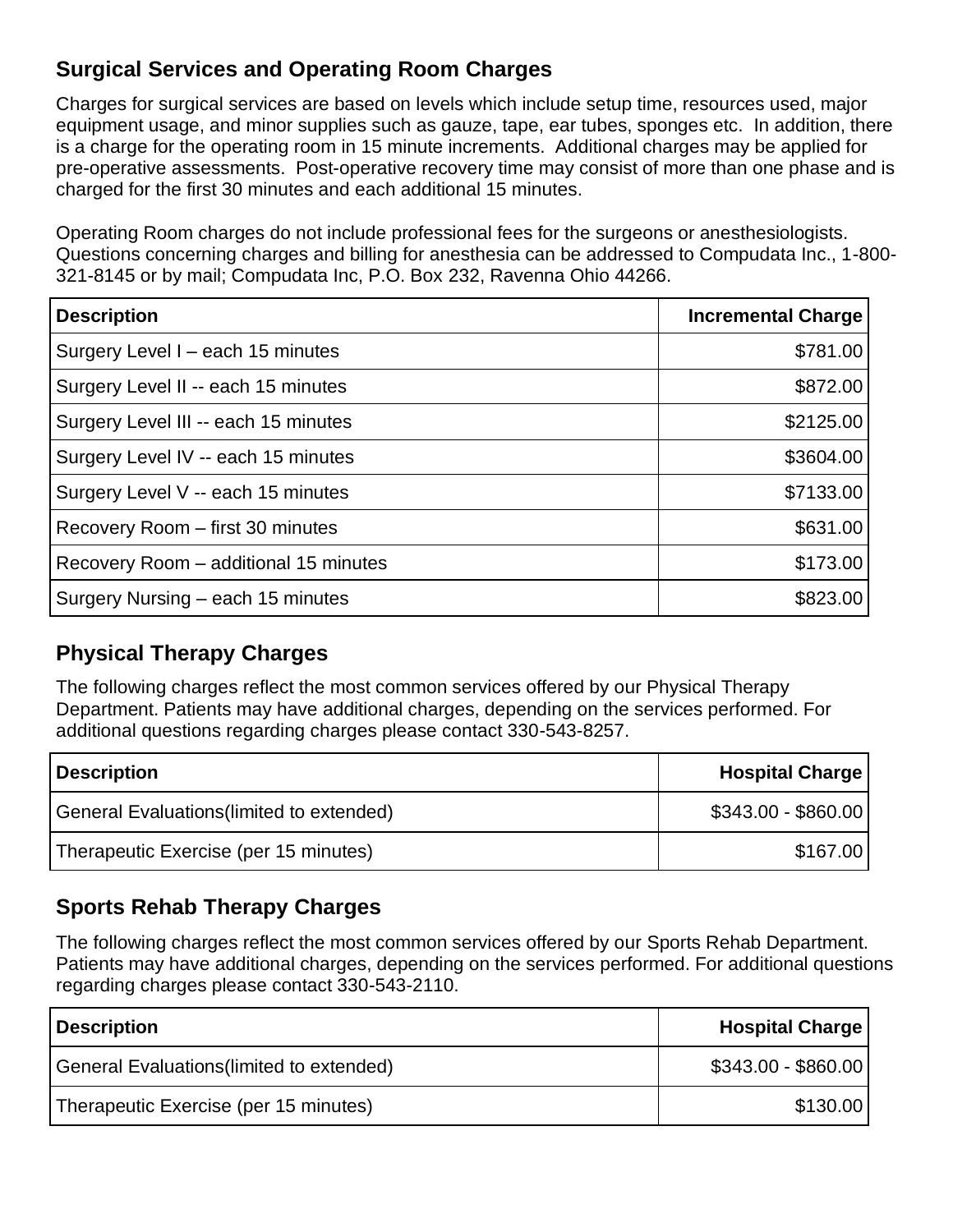# **Occupational Therapy Charges**

The following charges reflect the most common services offered by our Occupational Therapy Department. Patients may have additional charges, depending on the services performed.

| <b>Description</b>                        | <b>Hospital Charge</b> |
|-------------------------------------------|------------------------|
| General Evaluations (limited to extended) | $$343.00 - $956.00$    |

## **Speech Therapy Charges**

| <b>Description</b>                                | <b>Hospital Charge</b> |
|---------------------------------------------------|------------------------|
| Speech/Language Evaluations (limited to extended) | $$357.00 - $2,140.00$  |
| Speech/Language Therapy(15-60 minutes)            | $$135.00 - $804.00$    |

#### **Audiology Charges**

| <b>Description</b>                                  | <b>Hospital Charge</b> |
|-----------------------------------------------------|------------------------|
| <b>Hearing Evaluations (limited to</b><br>extended) | $$90.00 - $2,000.00$   |

#### **X-Ray and Radiology Charges**

The following charges reflect the hospital's 30 most common x-ray and radiological procedures.

| <b>Description</b>              | <b>Hospital Charge</b> |
|---------------------------------|------------------------|
| Abdomen (1 view)                | \$338.00               |
| Abdomen (2 or more views)       | \$417.00               |
| Ankle (3 or more views)         | \$371.00               |
| Bone Age Study $-2$ & over      | \$463.00               |
| Cervical Spine (2-3 view)       | \$578.00               |
| Chest (1 view)                  | \$342.00               |
| Chest (2 views)                 | \$436.00               |
| <b>CT-Abdomen W CM</b>          | \$3,372.00             |
| CT-Head WO CM                   | \$2,316.00             |
| <b>CT-Pelvis W CM</b>           | \$3,340.00             |
| <b>CT-Sinuses Limited Study</b> | \$729.00               |
| Elbow (2 views)                 | \$338.00               |
| Femur                           | \$412.00               |
| <b>FL-Swallowing Function</b>   | \$1,403.00             |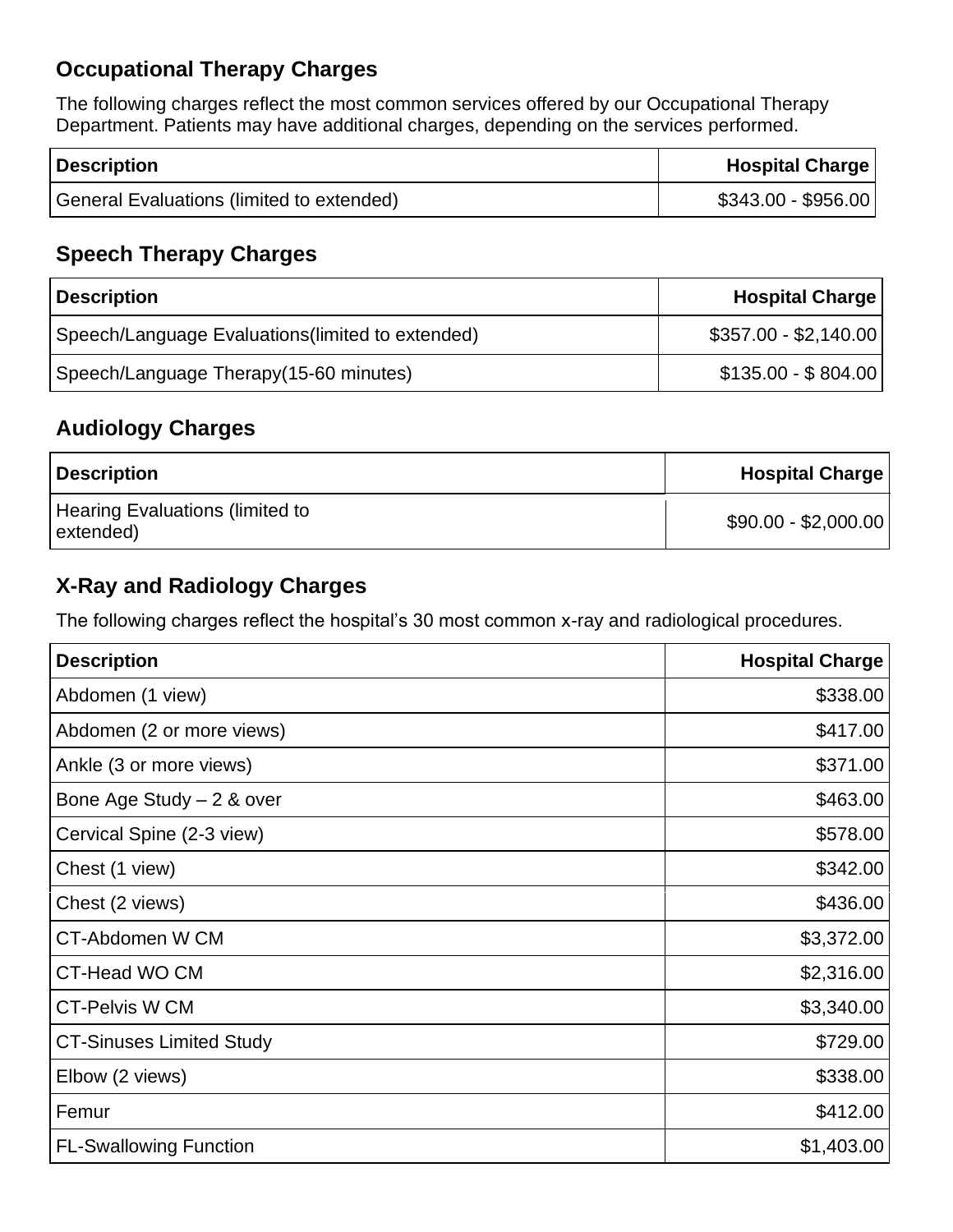| FL-Upper GI                        | \$1,138.00 |
|------------------------------------|------------|
| Foot (3 or more views)             | \$356.00   |
| Forearm (2 views)                  | \$371.00   |
| Hand (3 or more views)             | \$376.00   |
| Knee (3 views)                     | \$376.00   |
| <b>MR-Brain WO CM</b>              | \$5,238.00 |
| NM-Bone Scan Full Body             | \$2,159.00 |
| OR-C-ARM <1 hour                   | \$851.00   |
| Pelvis (1 or 2 views)              | \$326.00   |
| Shoulder (2 or more views)         | \$385.00   |
| Sinuses (3 or more views)          | \$556.00   |
| Soft Tissue Neck/Nasaphar          | \$405.00   |
| Thoracic Spine (2 views)           | \$556.00   |
| Tib-Fib                            | \$389.00   |
| <b>US-Abdominal Survey Limited</b> | \$1,144.00 |
| US-Hips, with manipulation         | \$1,244.00 |
| <b>US-Pelvis</b>                   | \$1,222.00 |
| <b>US-Renals</b>                   | \$1,563.00 |
| Wrist (3 or more views)            | \$353.00   |

# **Key**

- CT CT Scan
- FL Fluoroscopy
- MR Magnetic Resonance Imaging NM Nuclear Medicine
- US Ultrasound
- W CM with contrast materials
- WO CM without contrast materials

## **Laboratory Charges**

The following charges reflect the hospital's 30 most common laboratory procedures. Charges do not include fees of pathologists. They may be obtained from Akron Children's Hospital's Pathology Office at 330-543-8725.

| <b>Description</b>                                               | <b>Hospital Charge</b> |
|------------------------------------------------------------------|------------------------|
| Activated PTT (Thromboplastin time, partial plasma, whole blood) | \$56.00                |
| <b>Antibody Screening</b>                                        | \$179.00               |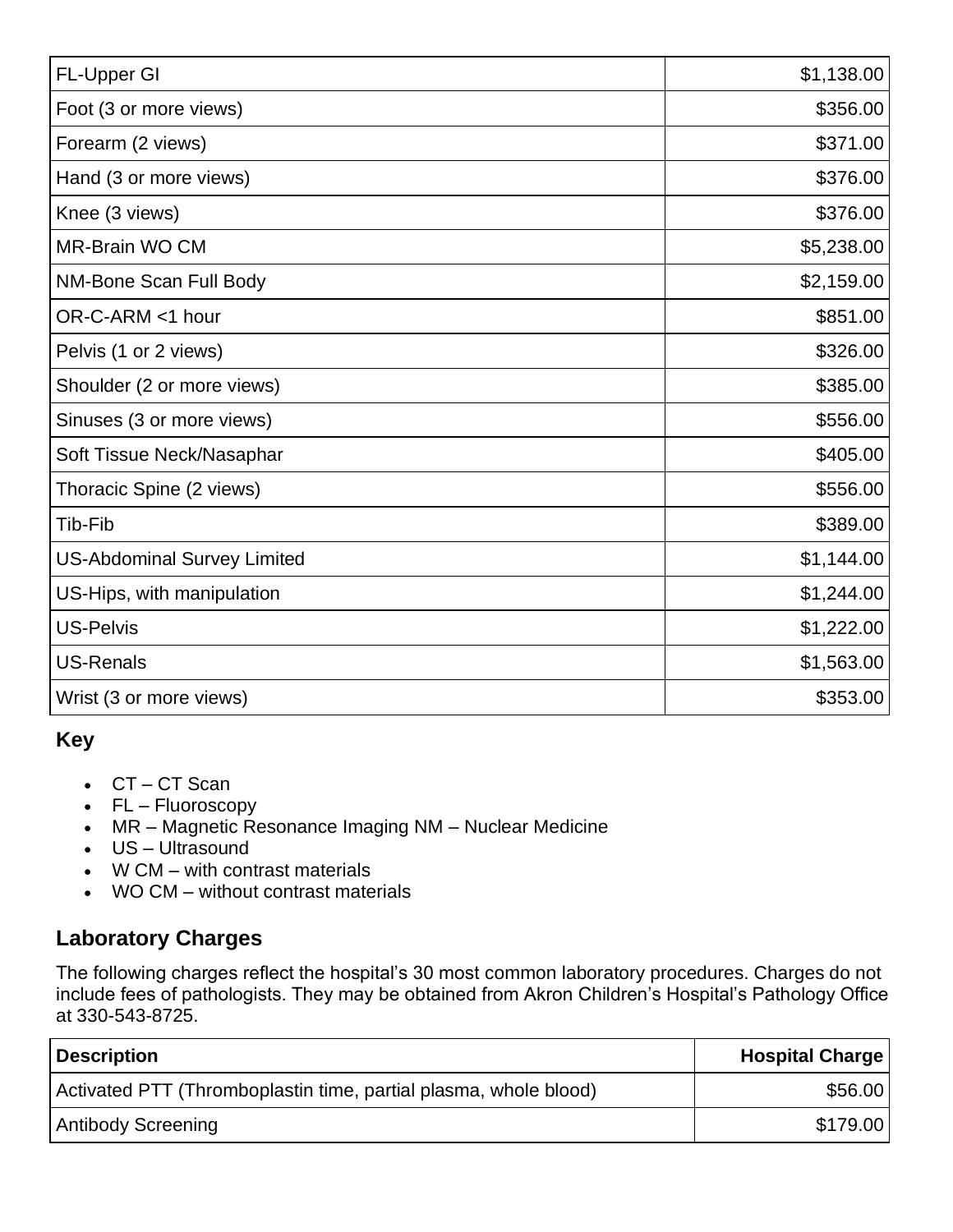| <b>Basic Metabolic Panel</b>                                                  | \$54.00    |
|-------------------------------------------------------------------------------|------------|
| Bilirubin, Direct                                                             | \$78.00    |
| C Trachomatis AMP Probe (Chlamydia trachomatis, amplified probe<br>technique) | \$248.00   |
| <b>CBC with Auto Differential</b>                                             | \$41.25    |
| <b>Chromosome Analysis</b>                                                    | \$716.00   |
| <b>Comprehensive Metabolic Panel</b>                                          | \$63.00    |
| Crossmatch RBC 1U                                                             | \$308.00   |
| Culture, Blood                                                                | \$269.00   |
| Culture, Strep                                                                | \$48.00    |
| Culture, Urine                                                                | \$149.00   |
| Direct Antiglobulin                                                           | \$139.00   |
| EBV (VCA) IGM Antibody                                                        | \$219.00   |
| <b>Fluorescent AB Stain</b>                                                   | \$59.00    |
| Glucose-WB                                                                    | \$72.00    |
| <b>Glucose by Glucometer</b>                                                  | \$52.00    |
| <b>Hemogram and Platelet Count</b>                                            | \$37.25    |
| <b>Hepatic Panel</b>                                                          | \$46.25    |
| Influenza A Antigen Detection                                                 | \$126.00   |
| Influenza B AG Detection                                                      | \$126.00   |
| Lead                                                                          | \$176.00   |
| <b>Leukocyte Depleted Red Cells</b>                                           | \$1,350.00 |
| Mic Method                                                                    | \$274.00   |
| <b>Prothrombin Time</b>                                                       | \$28.50    |
| Renal (Kidney) Function Panel                                                 | \$57.00    |
| <b>Respiratory Virus Isolation</b>                                            | \$232.00   |
| <b>Reticulocyte Count</b>                                                     | \$91.00    |
| Routine Typing, ABO                                                           | \$82.00    |
| Routing Typing, RH(D)                                                         | \$82.00    |
| <b>RSV Antigen Detection</b>                                                  | \$201.00   |
| <b>Thyroid Stimulating Hormone (TSH)</b>                                      | \$85.00    |
| <b>Tonsils/Adenoids, Gross</b>                                                | \$60.00    |